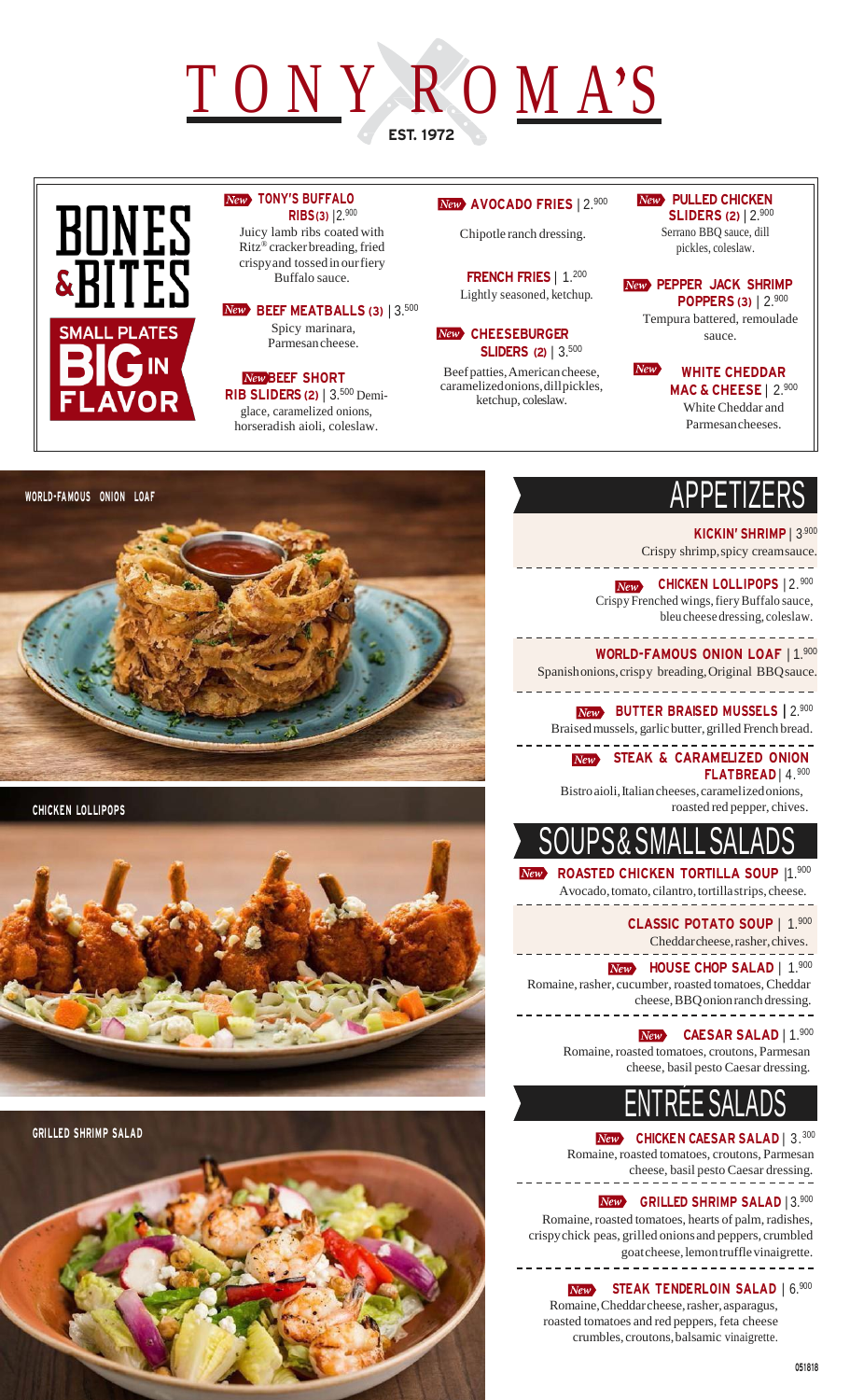

#### **New LAMB RIBS**

1/2 RACK | 8.<sup>900</sup> FULL RACK | 12.<sup>900</sup> Sweet plum & tarragon BBQ glaze, coleslaw, fries.

BONELESS BEEF SHORT RIB | 12. 900 Mushroom demi-glace, mashed potatoes, seared garlic green beans.

#### **BEEFRIBS**

1/2 RACK | 8.900 FULL RA C K | 12 .900 Original BBQ sauce, coleslaw, fries.

### VILNIV **I**

**New** COMBINATION ADD ONS: GRILLED SHRIMP SCAMPI | 1.<sup>900</sup> BEEF RIB  $14.500$ 

FILET MEDALLIONS 6oz. |  $7.900$  9oz. |  $9.900$ Grilled, mashed potatoes. **Choice of:** Demi-glace, Peppercorn sauce, or Parmesan cheese crust.

> . . . . . . . . . . . . . SIRLOIN STEAK 9oz. | 7.900 Grilled, chive butter, mashed potatoes.

NEW YORK STRIP 12oz. | 11. 900 Grilled, chive butter, baked potato.

-------------**FILET MIGNON 8oz.** | 13.<sup>500</sup>

Grilled, chive butter, baked potato. . \_ \_ \_ \_ \_ \_ \_ \_ \_ \_ \_ \_ \_ \_

RIBEYE 12oz. | 12. <sup>500</sup> Grilled, chive butter, baked potato.

*Signature Item*

HOME DELIVERY AVAILABLE Zayed Town +973 17870070 ENMA Mall +973 77335000

VISIT US ONLINE! TonyRomas.com **f**  $\odot$  <sup>*■*</sup> **a** atony romas





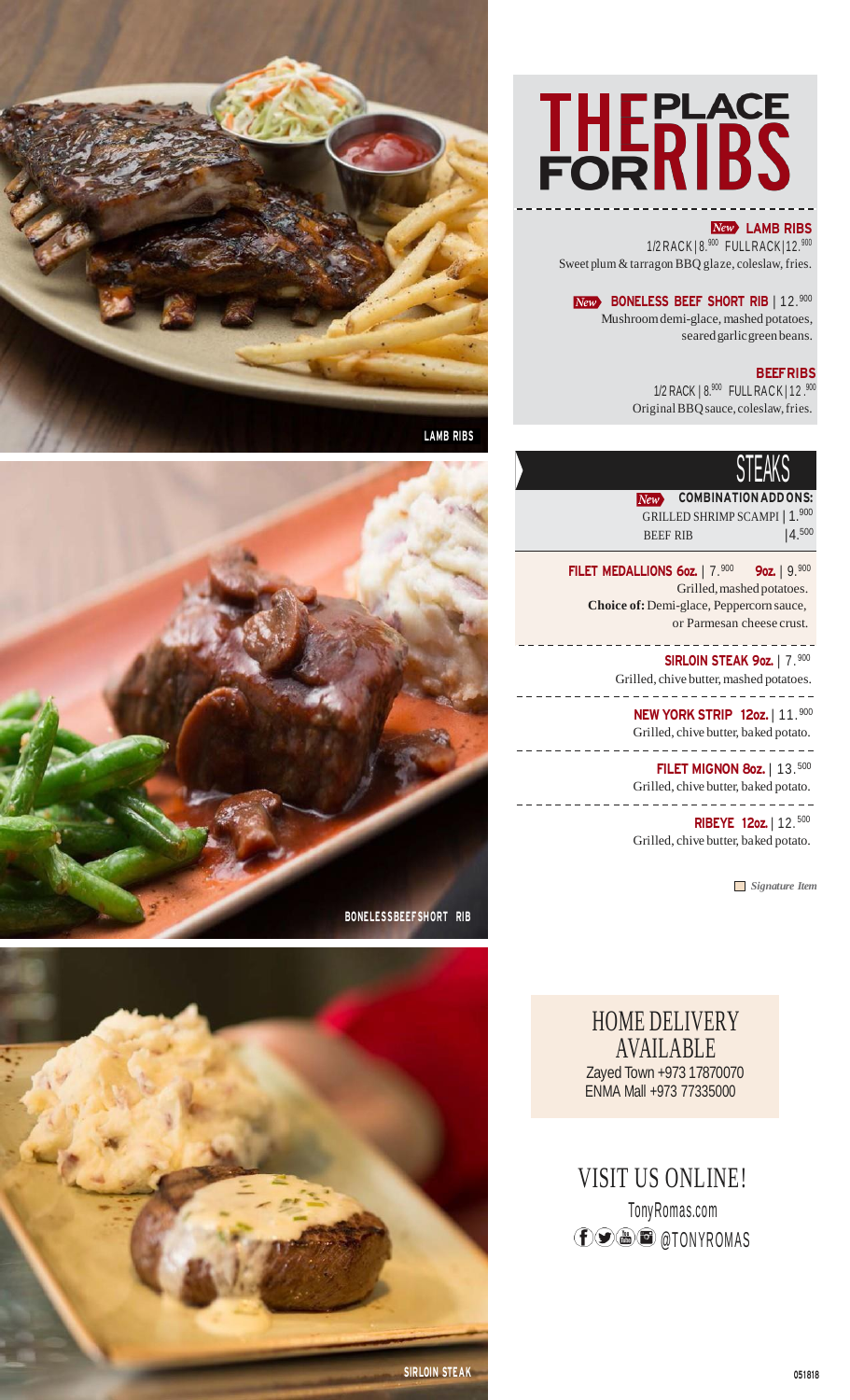### VLNI VVV

 $New$ GRILLED SHRIMP SKEWERS | 4.<sup>500</sup> Grilled, garlic butter, saffron & kale rice,

seared garlic green beans. ------------

 $New$ **SALMON 8oz.** | 6 .900 Grilled, garlic butter, saffron & kale rice, seared garlic green beans.

<u>\_\_\_\_\_\_\_\_\_\_\_\_\_\_\_\_\_\_\_\_</u>\_ FISH & CHIPS | 4. <sup>900</sup>

Flaky white fish fillet, coleslaw, remoulade sauce, fries. -----------------

> GRILLED SHRIMP SCAMPI PASTA | 4.<sup>900</sup> Spicy chipotle garlic sauce, tomatoes, linguine, Parmesan cheese,basil.

## VI IIVI\LI\

New "NOT YOUR MOM'S" FRIED CHICKEN | 5.900

Chicken gravy, mashed potatoes, seared garlic green beans.

. . . . . . . . .

GRILLED CHICKEN BREASTS | 3.900 Original BBQ sauce, tomatoes, red peppers, red onions, kale rice, seared garlic green beans.

CHICKEN ALFREDO FLORENTINE | 4.<sup>400</sup> Grilled chicken breast, sun-dried tomatoes, spinach, lemon Alfredo sauce. Served over linguine and topped with shaved Parmesan cheese.

### I INIVU ILLUV

#### New SEARED LAMB BURGER | 4.900

8oz. ground lamb patty American cheese, caramelized onions, garlic cilantro aioli, dill pickles, tomato, lettuce, fries.

**New CRISPY CHICKEN SANDWICH** | 3.900

<u>-------------------</u>

Garlic cilantro aioli, dill pickles, tomato, red onion, lettuce, fries. ------------------------------

<u>\_\_\_\_\_\_\_\_\_\_\_\_\_</u>

New THE HALF POUND CHEESY BURGER | 4.900 8oz. ground beef patty, American cheeses, lettuce, tomato, onions, dill pickles, fries.

STEAKHOUSE BURGER | 4.900

8oz. ground beef patty, demi-glace, Havarti cheese, rosemary bacon, lettuce, tomato, pickles, fries.

*Signature Item*